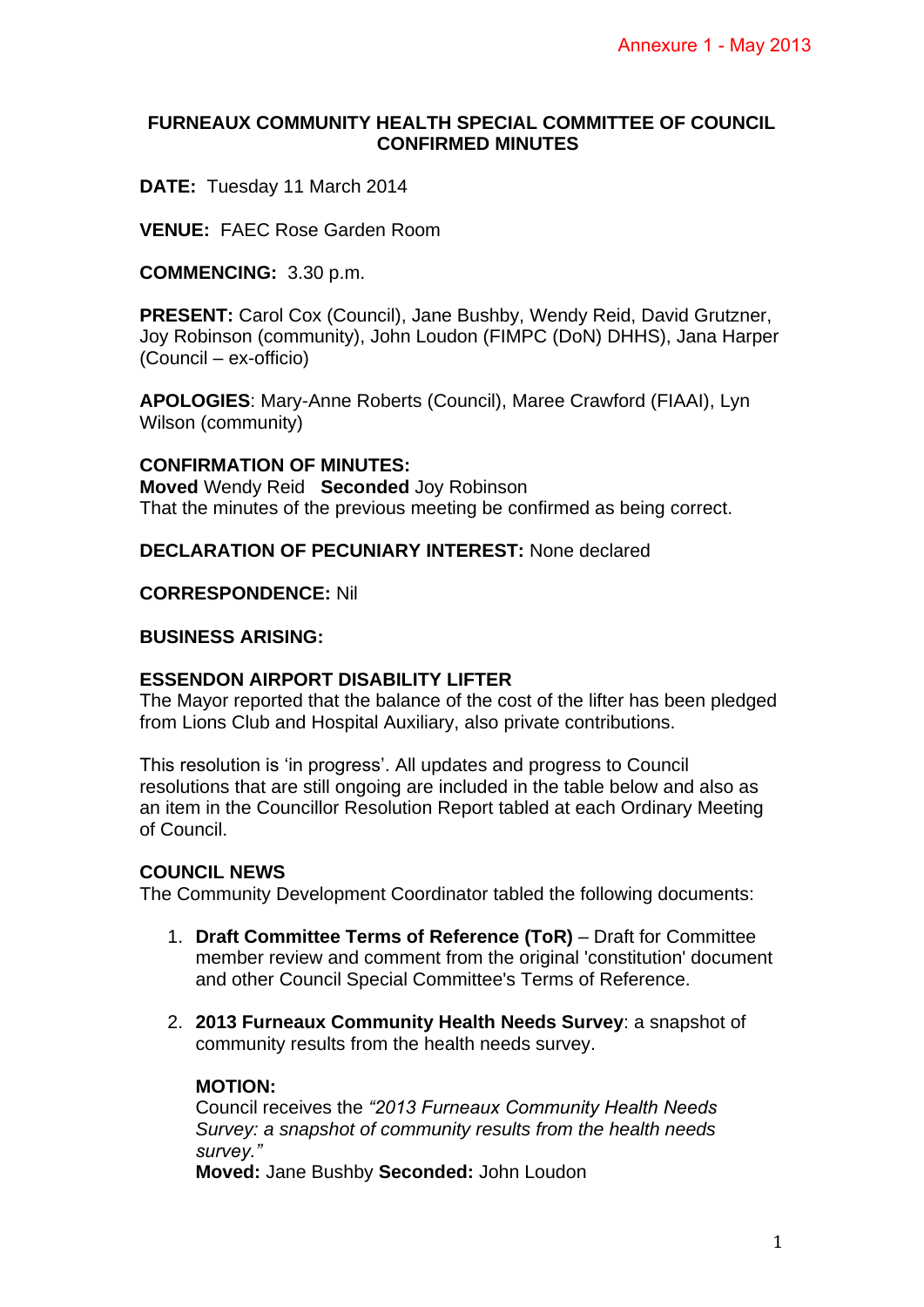- 3. **Tasmania Medicare Local's Rural Primary Health Needs Survey results:**
- General Practice Workforce Data Summary for each RPHS LGA;
- Needs Assessment Summary: this a summary of all the information provided by RPHS Service Providers in relation to the TML Comprehensive Needs Assessment;
- Service Mapping Summary: this is a summary of information collected through consultation with service providers detailed in your Service Map.

Please note – this information has been de-identified and themed.

# **CANCER COUNCIL PROJECT**

The Cancer Council will deliver free community support training on Wednesday 19 & Thursday 20 March.

# **HOSPITAL UPGRADE NEWS**

The FIMPC DoN reported that the upgrade is now in phase 3 of 4 phases. Phase 3 includes the ambulance bay and resident's dining area.

The Mayor reported that she had met with the project manager of the FIMPC upgrade regarding the provision of disabled parking outside of the doctor's surgery and footpath access. These provisions are now in progress.

## **WHITEMARK FOOTPATHS**

This resolution is 'in progress'. All updates and progress to Council resolutions that are still ongoing are included in the table below and also as an item in the Councillor Resolution Report tabled at each Ordinary Meeting of Council.

## **GENERAL BUSINESS:**

• Jane Bushby handed her resignation in as the Committee minute taker. The Committee thanked Jane for her valuable contribution over the past years as the Committee minute taker.

It was agreed the role of minute taker should be the responsibility of Council. Some discussion on what the role of the minute taker is – this role definition can be included in the ToR.

- Health Funding 'mud-map': Members discussed the various health funding to Flinders Island and where it comes from. Members showed an interest in having a future session to understand more fully the various health funds available.
- Some discussion on the perceived need for affordable housing for frail, disabled and/or older people in close proximity to services. Also, the perceived need for the provision of public/rental housing to the broader community. Suggestion that this should be an agenda item for a future meeting.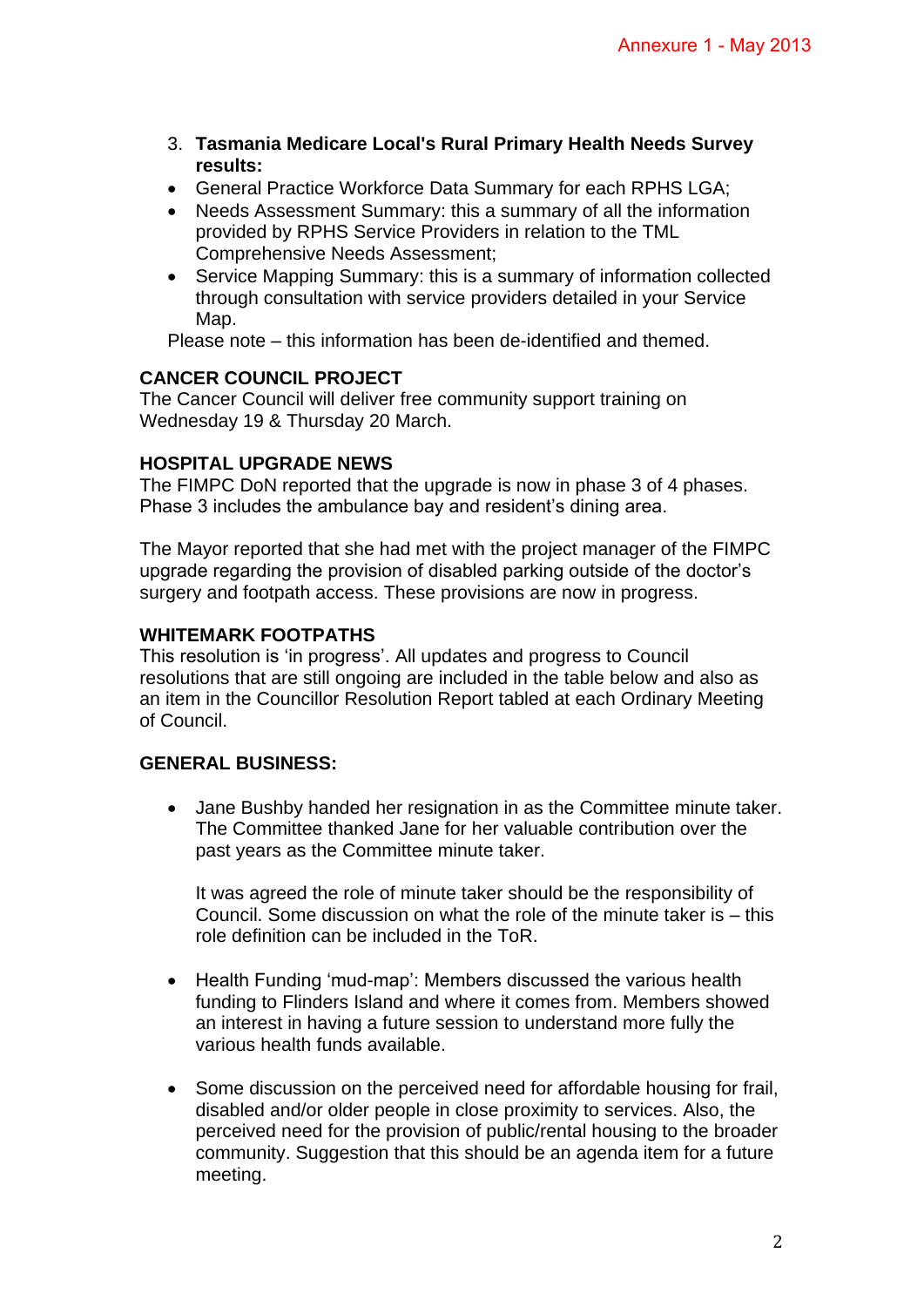Some discussion on changing days/times/weeks to make use of the Community Room at the MPC and also so that the meetings are scheduled to have time for any agenda items to be presented to the next Council meeting.

Meeting closed at 5:15pm.

Next Meeting Tuesday 8 April 3:30pm FAEC Rose Garden Room

|            | <b>ACTIONS ARISING FOR</b>                                                                         |                                              |
|------------|----------------------------------------------------------------------------------------------------|----------------------------------------------|
|            | <b>COMMITTEE MEMBERS</b>                                                                           |                                              |
| March 2014 | Draft Terms of Reference: Members to review                                                        | All members prior to April                   |
|            | and provide feedback and any changes via email                                                     | meeting.                                     |
|            | to all members prior to the April Meeting                                                          |                                              |
|            | TML's Rural Primary Health Needs Survey                                                            | Mayor Carol Cox, David                       |
|            | results: Draft a letter to send to TML in response                                                 | Grutzner, Jane Bushby.                       |
|            | to the survey results.                                                                             |                                              |
|            | Cancer Council community training. RSVP                                                            | All members over the next                    |
|            | attendance to Council. Committee members                                                           | week.                                        |
|            | encouraged to participate and also to help                                                         |                                              |
|            | promote the training to the broader community.                                                     |                                              |
|            | Information session on the different funding                                                       | <b>Community Development</b>                 |
|            | streams for health services.                                                                       | Coordinator to explore                       |
|            | Agenda item for the next meeting on Housing<br>needs on the Flinders Island.                       | Chairperson                                  |
|            | Agenda item in regards to changing meeting time<br>of the Committee and venue.                     | Chairperson                                  |
|            | <b>NOTICE OF MOTIONS</b>                                                                           |                                              |
|            | <b>ARISING TO ACTION</b>                                                                           |                                              |
| March 2014 | Council receives the "2013 Furneaux                                                                |                                              |
|            | <b>Community Health Needs Survey: a snapshot</b>                                                   | Chairperson                                  |
|            | of community results from the health needs                                                         |                                              |
|            | survey."                                                                                           |                                              |
|            | Moved: J Bushby Seconded: J Loudon                                                                 |                                              |
|            | NOTICE OF MOTIONS IN PROGRESS                                                                      |                                              |
| Oct 2013   | "That on successful conclusion of negotiations                                                     | The Flinders Council                         |
|            | with Sharp Airlines for the housing and operation                                                  | General Manager has                          |
|            | of a lifter, Council commits to the purchase of a                                                  | contacted Sharp Airlines                     |
|            | passenger lifter for the Essendon Airport and                                                      | and drafted a lease for the                  |
|            | commits to funding the balance required for the                                                    | passenger lifter. This has                   |
|            | purchase and delivery to Essendon of up to                                                         | now been provided to                         |
|            | \$7,000."                                                                                          | Sharp for their formal                       |
|            | <b>Moved: Mayor Carol Cox</b><br><b>Seconded: Cr R</b>                                             | consideration.                               |
|            | Wise                                                                                               |                                              |
|            |                                                                                                    |                                              |
| Oct 2013   | "Council directs the General Manager to engage                                                     | <b>The Flinders Council</b>                  |
|            | an Engineer with specific experience in footpath                                                   | General Manager has                          |
|            | design and disabled access to undertake a basic<br>assessment of the existing footpath network in  | been in contact with<br>consultants with the |
|            | Whitemark and provide a series of                                                                  | requisite skills to                          |
|            | recommendations for formal Council                                                                 | undertake the task. A                        |
|            | consideration."                                                                                    | consultant will be                           |
|            | Moved: Cr M Roberts Seconded: Cr M                                                                 | appointed in the coming                      |
|            | Cobham                                                                                             | weeks.                                       |
|            |                                                                                                    |                                              |
|            |                                                                                                    |                                              |
| Feb 2014   | That Council provides support and participates in<br>the Furneaux Islands Service Providers (FISP) | The Flinders Council                         |